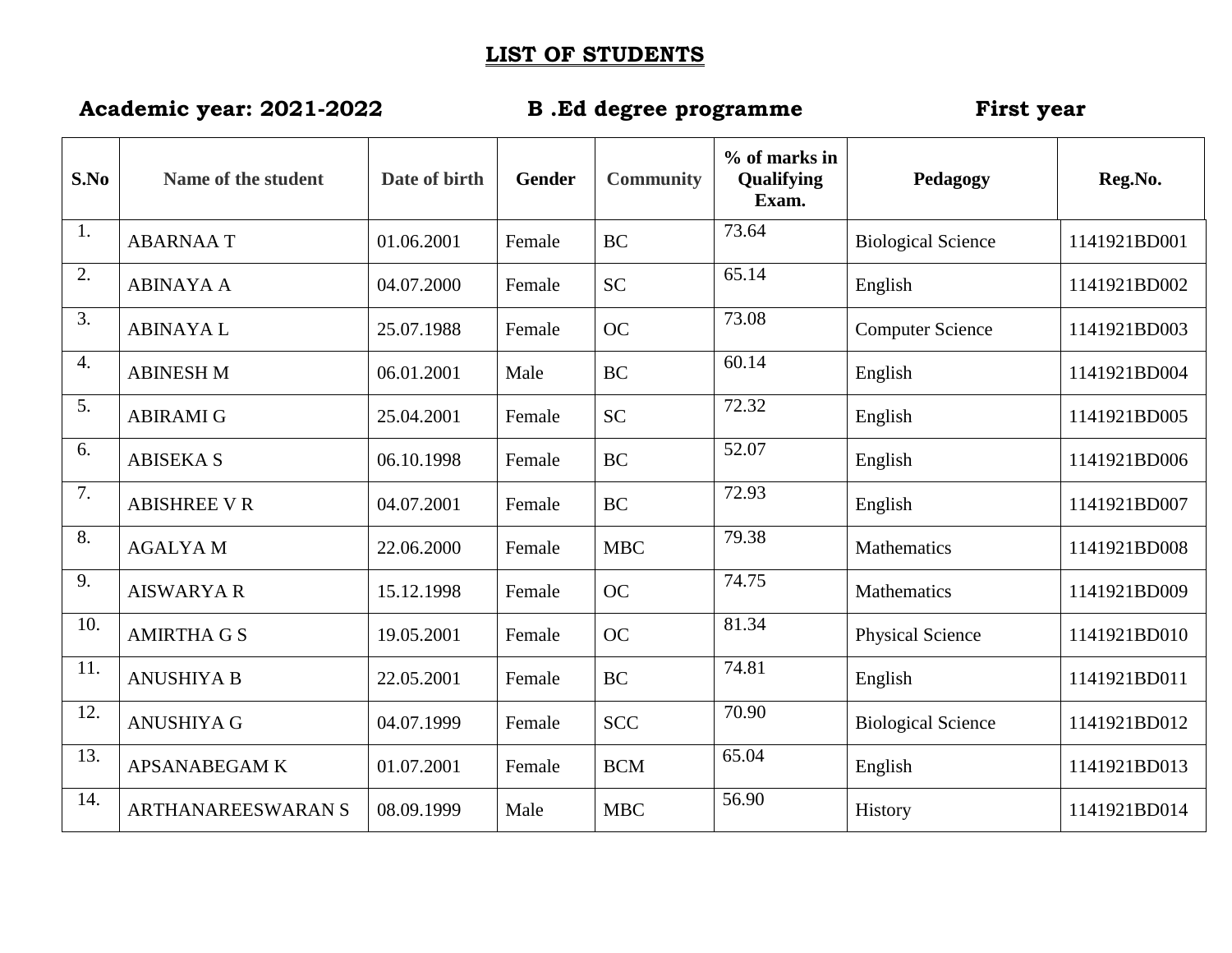| S.No | Name of the student       | Date of birth | <b>Gender</b> | <b>Community</b> | % of marks in<br>Qualifying<br>Exam. | Pedagogy                  | Reg.No.      |
|------|---------------------------|---------------|---------------|------------------|--------------------------------------|---------------------------|--------------|
| 15.  | <b>ARUN BALAJI M</b>      | 06.10.1999    | Male          | <b>MBC</b>       | 55.39                                | English                   | 1141921BD015 |
| 16.  | <b>ASHWINI R</b>          | 06.10.1995    | Female        | <b>SC</b>        | 74.00                                | English                   | 1141921BD016 |
| 17.  | <b>ASWATHY M V D</b>      | 29.07.1993    | Female        | <b>MBC</b>       | 59.40                                | Economics                 | 1141921BD017 |
| 18.  | <b>BHARANIKAVIN PA</b>    | 08.06.2001    | Male          | <b>BC</b>        | 74.10                                | <b>Physical Science</b>   | 1141921BD018 |
| 19.  | <b>BHARANIKUMAR A</b>     | 31.07.2001    | Male          | <b>BC</b>        | 66.78                                | <b>Physical Science</b>   | 1141921BD019 |
| 20.  | <b>BHARANIPRABHA M</b>    | 27.09.2000    | Female        | <b>BC</b>        | 70.31                                | Mathematics               | 1141921BD020 |
| 21.  | <b>BHARATHIROJA R</b>     | 08.04.1998    | Female        | <b>SC</b>        | 77                                   | Commerce                  | 1141921BD021 |
| 22.  | <b>BHARATHKUMAR M K</b>   | 16.05.1998    | Male          | <b>MBC</b>       | 65.75                                | English                   | 1141921BD022 |
| 23.  | <b>BRINDHADHARSHINI R</b> | 28.11.2000    | Female        | <b>BC</b>        | 87.44                                | <b>Physical Science</b>   | 1141921BD023 |
| 24.  | <b>DASMITHA M</b>         | 27.05.2001    | Female        | <b>BC</b>        | 75.03                                | English                   | 1141921BD024 |
| 25.  | <b>DEEPAND</b>            | 01.01.2001    | Male          | <b>BC</b>        | 74.47                                | <b>Physical Science</b>   | 1141921BD025 |
| 26.  | <b>DESHNIS</b>            | 30.04.2000    | Female        | <b>BC</b>        | 67.19                                | <b>Biological Science</b> | 1141921BD026 |
| 27.  | DEVA DHARSHINI E          | 30.09.2000    | Female        | <b>BC</b>        | 71.52                                | English                   | 1141921BD027 |
| 28.  | <b>DEVAGIK</b>            | 06.10.1998    | Female        | <b>MBC</b>       | 62.49                                | Mathematics               | 1141921BD028 |
| 29.  | <b>DEVAYANIS</b>          | 18.12.1996    | Female        | <b>SC</b>        | 83.09                                | Mathematics               | 1141921BD029 |
| 30.  | <b>DEVI M</b>             | 10.11.2001    | Female        | <b>SC</b>        | 74.32                                | Mathematics               | 1141921BD030 |
| 31.  | <b>DHANALAKSHMI S</b>     | 13.02.1999    | Female        | <b>MBC</b>       | 65.44                                | <b>Physical Science</b>   | 1141921BD031 |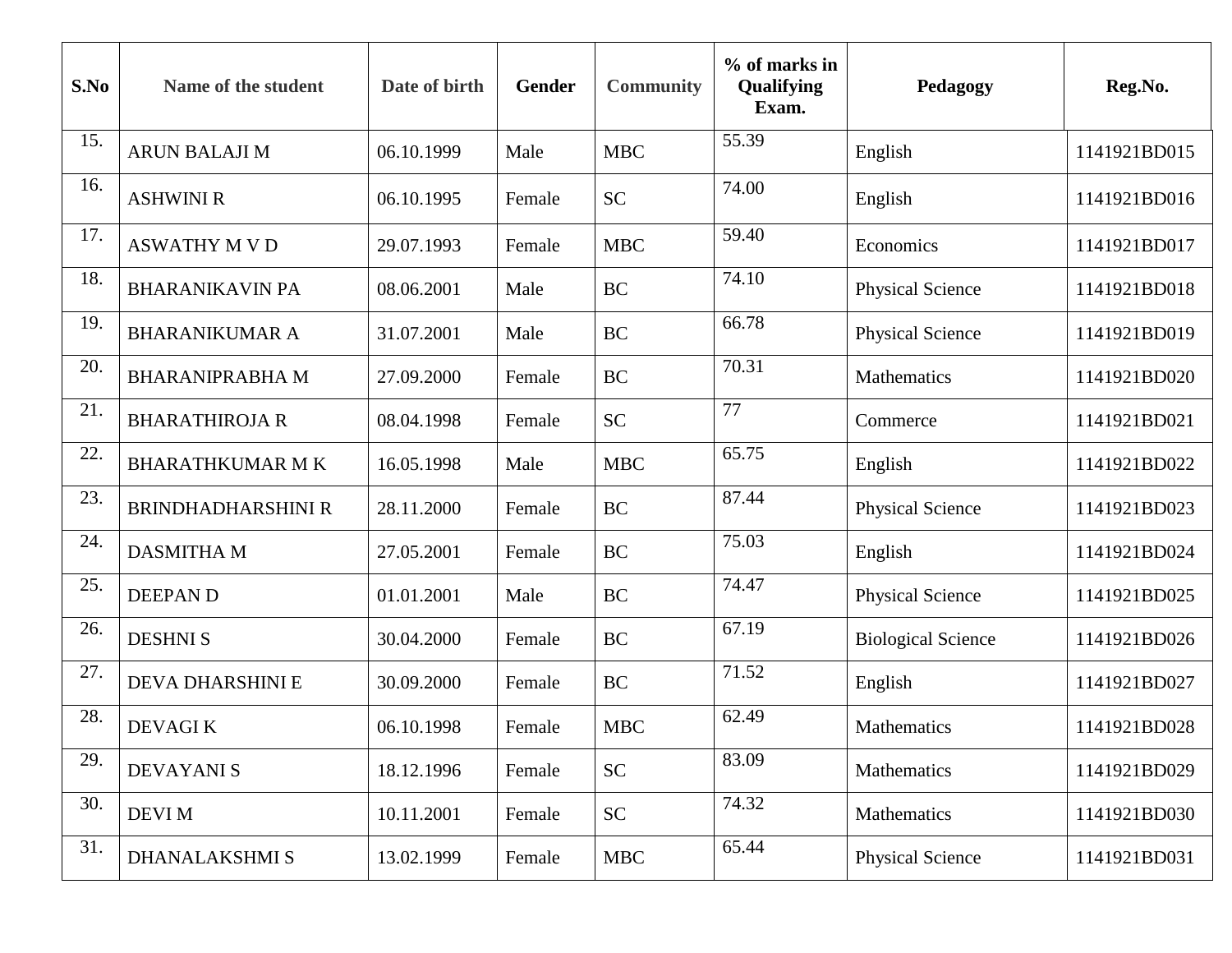| S.No | Name of the student        | Date of birth | Gender | <b>Community</b> | % of marks in<br>Qualifying<br>Exam. | Pedagogy                  | Reg.No.      |
|------|----------------------------|---------------|--------|------------------|--------------------------------------|---------------------------|--------------|
| 32.  | <b>DHANAM M</b>            | 15.02.1994    | Female | <b>MBC</b>       | 78.70                                | <b>Physical Science</b>   | 1141921BD032 |
| 33.  | <b>DHARANIPRIYA R</b>      | 07.02.1999    | Female | <b>BC</b>        | 60.97                                | <b>History</b>            | 1141921BD033 |
| 34.  | <b>DHARSHINI T</b>         | 18.05.1999    | Female | <b>BC</b>        | 68.52                                | English                   | 1141921BD034 |
| 35.  | <b>DHEEKSHITHA S</b>       | 29.12.2000    | Female | <b>BC</b>        | 67.97                                | English                   | 1141921BD035 |
| 36.  | <b>DHIVYADHARSHINI S</b>   | 15.07.2001    | Female | <b>SC</b>        | 69.16                                | English                   | 1141921BD036 |
| 37.  | <b>DINESH S</b>            | 24.03.2001    | Male   | <b>SCA</b>       | 76.74                                | Mathematics               | 1141921BD037 |
| 38.  | <b>DINESHRAJ P</b>         | 25.07.1996    | Male   | <b>MBC</b>       | 68.13                                | English                   | 1141921BD038 |
| 39.  | <b>DIVIYA A</b>            | 25.10.1997    | Female | <b>MBC</b>       | 67.39                                | English                   | 1141921BD039 |
| 40.  | <b>DIVYAP</b>              | 08.03.1999    | Female | <b>BC</b>        | 59.67                                | English                   | 1141921BD040 |
| 41.  | <b>DIVYABHARATHI V</b>     | 07.09.1998    | Female | <b>SC</b>        | 73.26                                | <b>Biological Science</b> | 1141921BD041 |
| 42.  | <b>GAYATHRI A</b>          | 26.09.1986    | Female | <b>BC</b>        | 81.45                                | <b>Biological Science</b> | 1141921BD042 |
| 43.  | <b>GAYATHRIK</b>           | 03.05.1992    | Female | <b>MBC</b>       | 73.64                                | <b>Physical Science</b>   | 1141921BD043 |
| 44.  | <b>GAYATHRIS</b>           | 17.05.1999    | Female | <b>SC</b>        | 75.89                                | <b>Physical Science</b>   | 1141921BD044 |
| 45.  | <b>GOBIKA S</b>            | 06.09.1999    | Female | <b>BC</b>        | 79.31                                | Mathematics               | 1141921BD045 |
| 46.  | <b>GOKUL B</b>             | 16.03.1999    | Male   | <b>MBC</b>       | 51.17                                | English                   | 1141921BD046 |
| 47.  | <b>GOKUL R</b>             | 17.02.1999    | Male   | BC               | 56.14                                | English                   | 1141921BD047 |
| 48.  | <b>GOKULA SHANHARI S P</b> | 16.05.2001    | Female | BC               | 74.89                                | English                   | 1141921BD048 |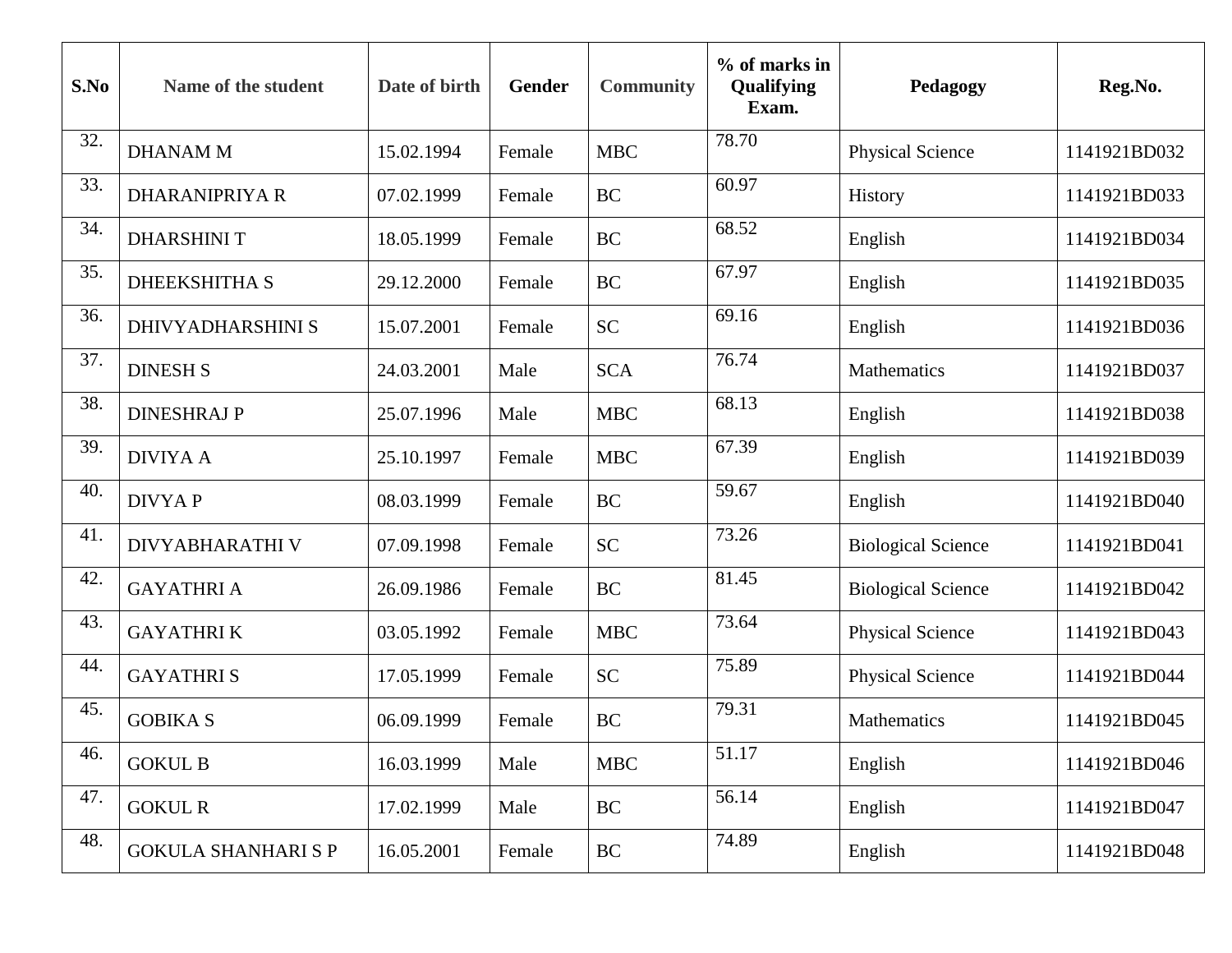| S.No | Name of the student    | Date of birth | Gender | <b>Community</b> | $%$ of marks in<br>Qualifying<br>Exam. | Pedagogy                  | Reg.No.      |
|------|------------------------|---------------|--------|------------------|----------------------------------------|---------------------------|--------------|
| 49.  | <b>GOWTHAMIE</b>       | 04.12.1993    | Female | <b>BC</b>        | 75.56                                  | <b>Computer Science</b>   | 1141921BD049 |
| 50.  | <b>GUNAARUNA E</b>     | 31.07.2001    | Male   | <b>SCA</b>       | 74.14                                  | Mathematics               | 1141921BD050 |
| 51.  | <b>GUNENDIRAN M</b>    | 10.01.2000    | Male   | <b>ST</b>        | 67.57                                  | <b>Physical Science</b>   | 1141921BD051 |
| 52.  | <b>HARI SANKARI S</b>  | 11.05.1997    | Female | <b>MBC</b>       | 63.76                                  | English                   | 1141921BD052 |
| 53.  | HARITHA MYTHILI S      | 02.04.2001    | Female | <b>BC</b>        | 78.38                                  | <b>Physical Science</b>   | 1141921BD053 |
| 54.  | HARSHAVARDHINI M       | 30.07.2000    | Female | <b>MBC</b>       | 72.26                                  | Mathematics               | 1141921BD054 |
| 55.  | <b>HEMADHARSHINI R</b> | 17.11.2000    | Female | <b>BC</b>        | 70.54                                  | English                   | 1141921BD055 |
| 56.  | <b>HEMALATHAR</b>      | 27.12.1996    | Female | <b>OC</b>        | 58.31                                  | <b>Biological Science</b> | 1141921BD056 |
| 57.  | <b>INDHUMATHIM</b>     | 30.03.1998    | Female | <b>BC</b>        | 65.37                                  | Mathematics               | 1141921BD057 |
| 58.  | <b>INDHUMATHIM</b>     | 15.10.1998    | Female | <b>MBC</b>       | 66.72                                  | <b>Physical Science</b>   | 1141921BD058 |
| 59.  | <b>INDHUPRIYAK</b>     | 03.05.1999    | Female | <b>BC</b>        | 76.03                                  | Mathematics               | 1141921BD059 |
| 60.  | <b>ISWARIYA DEVIS</b>  | 03.03.1990    | Female | <b>BC</b>        | 76.60                                  | English                   | 1141921BD060 |
| 61.  | <b>JANANEE S V</b>     | 27.10.1998    | Female | <b>BC</b>        | 73.48                                  | <b>Physical Science</b>   | 1141921BD061 |
| 62.  | <b>JAYASHRI A</b>      | 31.01.2001    | Female | <b>SC</b>        | 69.16                                  | <b>Physical Science</b>   | 1141921BD062 |
| 63.  | <b>JEEVITHA M</b>      | 14.11.1999    | Female | BC               | 80.41                                  | Mathematics               | 1141921BD063 |
| 64.  | <b>JENIFAR V M</b>     | 23.10.2000    | Female | BC               | 80.06                                  | Mathematics               | 1141921BD064 |
| 65.  | <b>JENIFER G</b>       | 19.06.1999    | Female | <b>SCC</b>       | 67.43                                  | <b>Biological Science</b> | 1141921BD065 |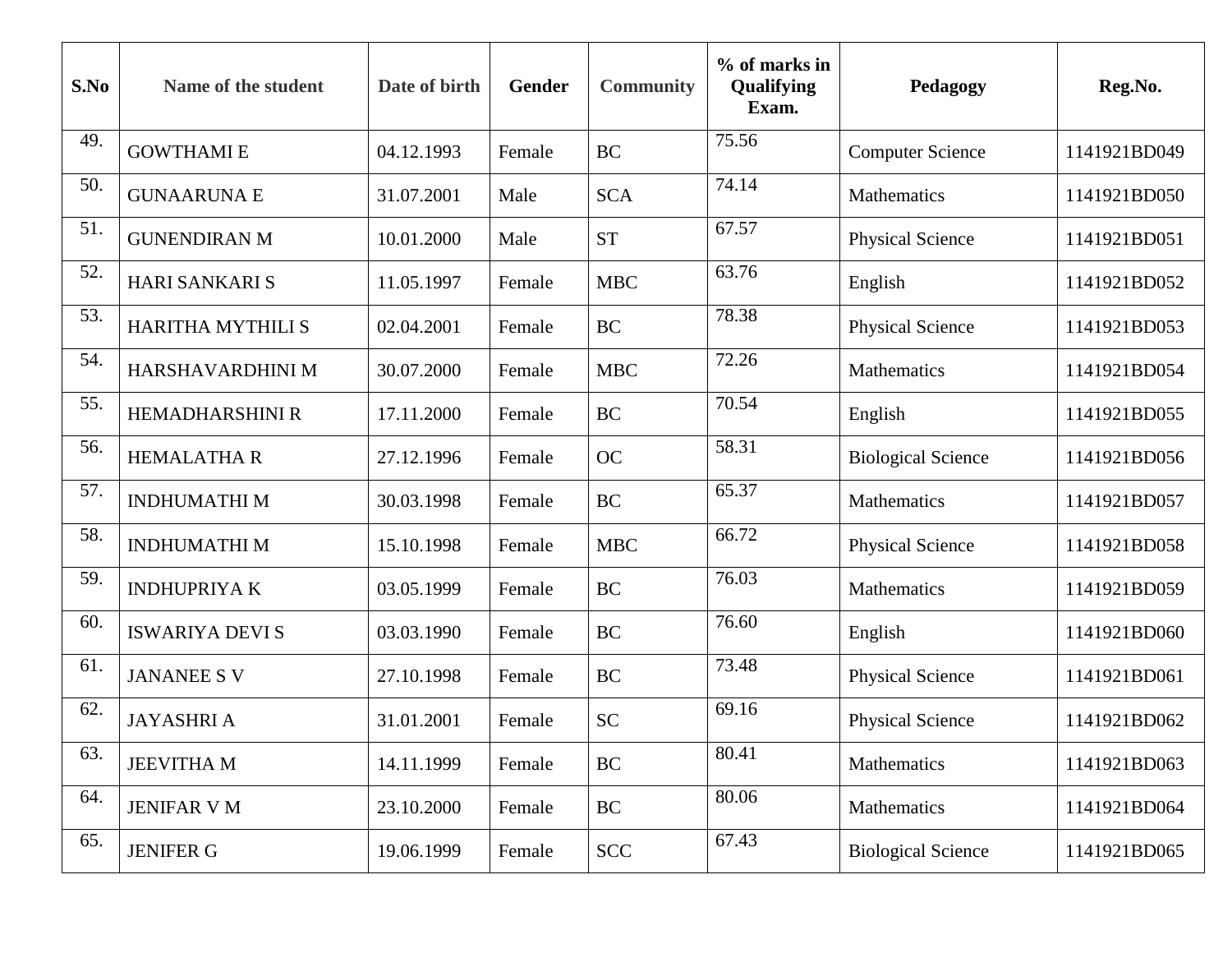| S.No | Name of the student  | Date of birth | Gender | <b>Community</b> | % of marks in<br>Qualifying<br>Exam. | Pedagogy                | Reg.No.      |
|------|----------------------|---------------|--------|------------------|--------------------------------------|-------------------------|--------------|
| 66.  | <b>JOTHIKAP</b>      | 27.07.1999    | Female | <b>BC</b>        | 75.30                                | <b>Physical Science</b> | 1141921BD066 |
| 67.  | <b>KALAIVANIC</b>    | 21.05.1996    | Female | <b>BC</b>        | 58.83                                | <b>Computer Science</b> | 1141921BD067 |
| 68.  | <b>KAMESHWARI K</b>  | 24.01.1998    | Female | <b>BC</b>        | 78.28                                | <b>Computer Science</b> | 1141921BD068 |
| 69.  | <b>KARTHIGAP</b>     | 25.01.2001    | Female | <b>SCA</b>       | 61.75                                | Tamil                   | 1141921BD069 |
| 70.  | <b>KARTHIK N</b>     | 07.12.1995    | Male   | <b>SCA</b>       | 57.85                                | Commerce                | 1141921BD070 |
| 71.  | <b>KARTHIKA K</b>    | 09.12.1999    | Female | <b>SC</b>        | 55.32                                | English                 | 1141921BD071 |
| 72.  | <b>KARTHIKEYAN D</b> | 11.09.2001    | Male   | <b>BC</b>        | 67.49                                | Mathematics             | 1141921BD072 |
| 73.  | KARTHIKEYAN GARIKA   | 12.08.1982    | Male   | <b>BC</b>        | 59                                   | <b>Physical Science</b> | 1141921BD073 |
| 74.  | KARTHIKHA VARSHINI D | 08.10.2000    | Female | <b>SCC</b>       | 77.55                                | English                 | 1141921BD074 |
| 75.  | <b>KASTHURIT C</b>   | 19.07.2000    | Female | <b>MBC</b>       | 74.26                                | Mathematics             | 1141921BD075 |
| 76.  | <b>KAVIYA S</b>      | 04.11.2000    | Female | <b>BC</b>        | 57.26                                | English                 | 1141921BD076 |
| 77.  | <b>KAVYADM</b>       | 08.10.2000    | Female | <b>BC</b>        | 85.77                                | Mathematics             | 1141921BD077 |
| 78.  | <b>KEERTHANA A</b>   | 20.09.2000    | Female | <b>MBC</b>       | 77.39                                | History                 | 1141921BD078 |
| 79.  | <b>KEERTHANA S</b>   | 27.04.2000    | Female | <b>BC</b>        | 77.25                                | <b>Physical Science</b> | 1141921BD079 |
| 80.  | <b>KIRUTHIKA D</b>   | 18.10.2000    | Female | <b>MBC</b>       | 71.31                                | English                 | 1141921BD080 |
| 81.  | KOWSALYA M           | 15.08.1995    | Female | <b>SC</b>        | 68.20                                | English                 | 1141921BD081 |
| 82.  | <b>KOWSALYAR</b>     | 31.10.1999    | Female | <b>MBC</b>       | 71.81                                | <b>Computer Science</b> | 1141921BD082 |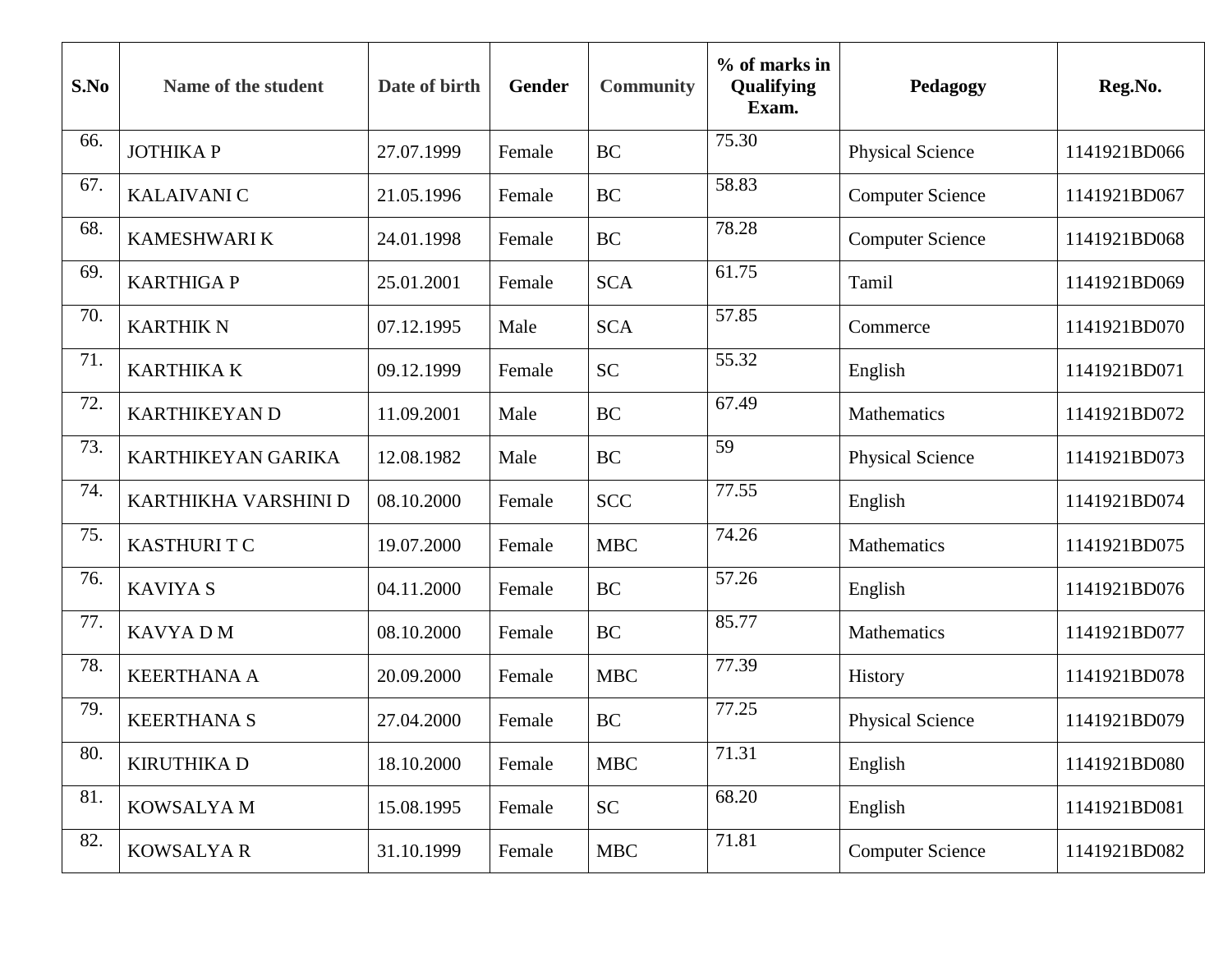| S.No | Name of the student    | Date of birth | Gender | <b>Community</b> | % of marks in<br>Qualifying<br>Exam. | Pedagogy                  | Reg.No.      |
|------|------------------------|---------------|--------|------------------|--------------------------------------|---------------------------|--------------|
| 83.  | <b>KOWSIGA A</b>       | 14.07.1999    | Female | <b>BC</b>        | 70.94                                | English                   | 1141921BD083 |
| 84.  | <b>LAKSHMISR</b>       | 13.05.1985    | Female | <b>SC</b>        | 68                                   | English                   | 1141921BD084 |
| 85.  | <b>LAMUEL W</b>        | 21.03.1988    | Male   | <b>SCC</b>       | 69.32                                | <b>Biological Science</b> | 1141921BD085 |
| 86.  | <b>LAVANYA A</b>       | 04.06.1986    | Female | <b>BC</b>        | 57                                   | Tamil                     | 1141921BD086 |
| 87.  | <b>LIDIYA NANCY M</b>  | 18.04.2001    | Female | <b>BC</b>        | 73.69                                | Mathematics               | 1141921BD087 |
| 88.  | <b>LOGAABIRAMIT</b>    | 30.10.1993    | Female | <b>BC</b>        | 84.60                                | <b>Biological Science</b> | 1141921BD088 |
| 89.  | <b>LOGAPRIYAK</b>      | 24.05.1997    | Female | <b>BC</b>        | 66.06                                | <b>Biological Science</b> | 1141921BD089 |
| 90.  | <b>MADHUBALA R</b>     | 30.01.1994    | Female | <b>MBC</b>       | 68.88                                | <b>Physical Science</b>   | 1141921BD090 |
| 91.  | <b>MADHUPRIYA P</b>    | 12.08.1999    | Female | <b>BC</b>        | 84.75                                | <b>Physical Science</b>   | 1141921BD091 |
| 92.  | MANGAYARKARASI A       | 21.04.1993    | Female | <b>BC</b>        | 80.85                                | <b>Biological Science</b> | 1141921BD092 |
| 93.  | <b>MARIA JENIFER J</b> | 26.05.1999    | Female | <b>SCC</b>       | 78.86                                | <b>Biological Science</b> | 1141921BD093 |
| 94.  | <b>MARIASICILYA B</b>  | 18.05.1993    | Female | <b>SCC</b>       | 63                                   | Commerce                  | 1141921BD094 |
| 95.  | <b>MATHANAGOBAL P</b>  | 11.12.1998    | Female | <b>SC</b>        | 65.57                                | <b>Biological Science</b> | 1141921BD095 |
| 96.  | <b>MEGHAAR</b>         | 24.04.1999    | Female | <b>MBC</b>       | 64.73                                | English                   | 1141921BD096 |
| 97.  | MERNISHKUMAR P         | 03.05.1998    | Male   | BC               | 56.70                                | English                   | 1141921BD097 |
| 98.  | MOHAMMAD YUSUF I       | 06.11.1999    | Male   | <b>BCM</b>       | 65.37                                | <b>Physical Science</b>   | 1141921BD098 |
| 99.  | MOHANAPRIYA C          | 03.05.2001    | Female | <b>MBC</b>       | 77.44                                | Mathematics               | 1141921BD099 |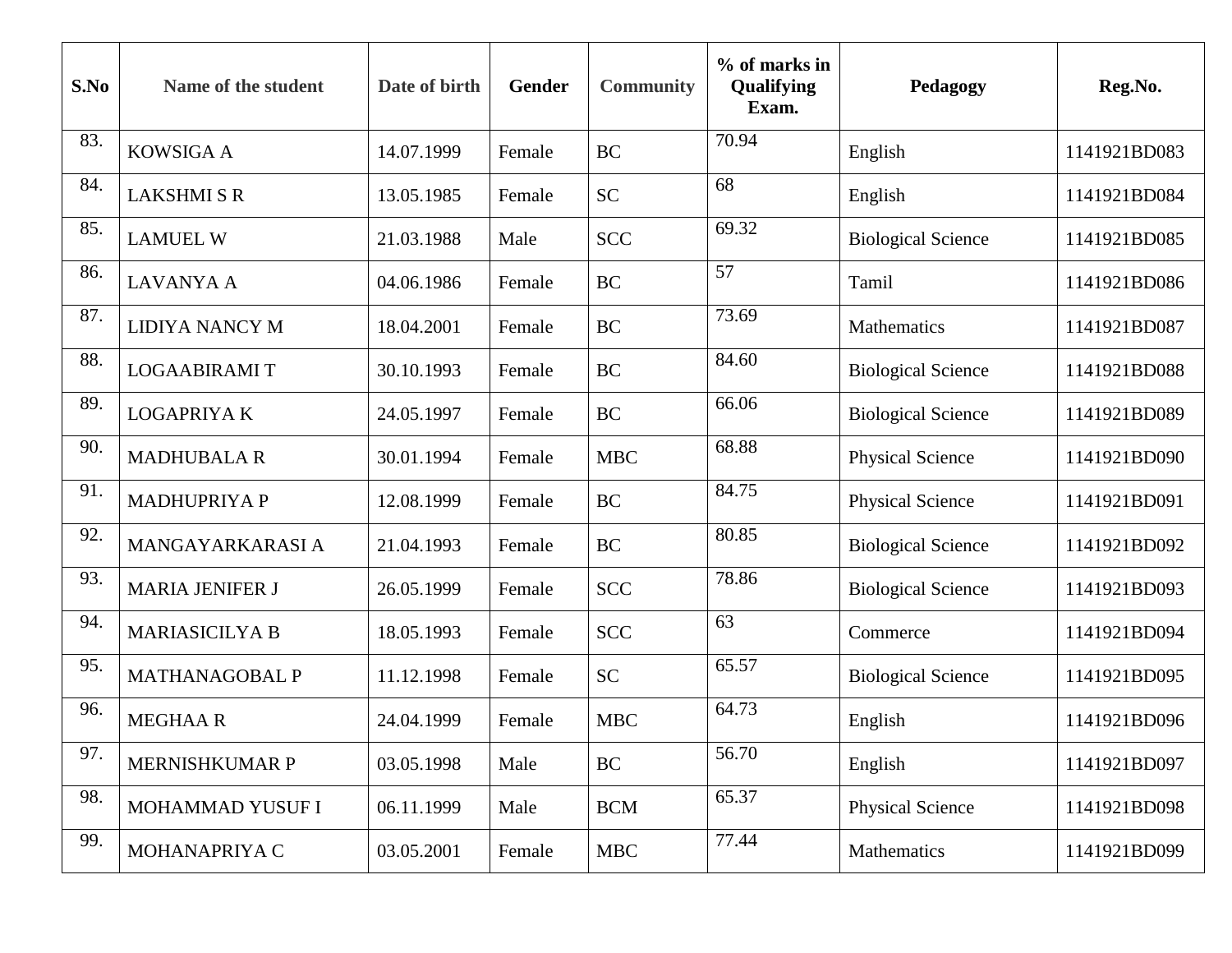| S.No | Name of the student  | Date of birth | Gender | <b>Community</b> | $%$ of marks in<br>Qualifying<br>Exam. | Pedagogy                | Reg.No.      |
|------|----------------------|---------------|--------|------------------|----------------------------------------|-------------------------|--------------|
| 100. | <b>MONIKA M</b>      | 28.04.1997    | Female | <b>BC</b>        | 68.19                                  | Mathematics             | 1141921BD100 |
| 101. | <b>MONIKA S</b>      | 08.12.1998    | Female | <b>BC</b>        | 80.90                                  | <b>Physical Science</b> | 1141921BD101 |
| 102. | <b>MONISHA C</b>     | 17.12.2000    | Female | <b>MBC</b>       | 72.71                                  | English                 | 1141921BD102 |
| 103. | <b>MONISHA V</b>     | 05.11.1996    | Female | <b>BC</b>        | 74.81                                  | English                 | 1141921BD103 |
| 104. | <b>MUGILAD</b>       | 17.12.2000    | Female | <b>SC</b>        | 68.34                                  | English                 | 1141921BD104 |
| 105. | <b>MUNIESHWARI R</b> | 07.07.1993    | Female | <b>BC</b>        | 59.32                                  | English                 | 1141921BD105 |
| 106. | <b>NARMATHA S</b>    | 13.08.1998    | Female | <b>BC</b>        | 83.23                                  | <b>Physical Science</b> | 1141921BD106 |
| 107. | <b>NATESAN A</b>     | 09.05.1983    | Male   | <b>ST</b>        | 67.03                                  | Tamil                   | 1141921BD107 |
| 108. | NAVANEETHAN L        | 18.07.1994    | Male   | <b>SCA</b>       | 60.28                                  | <b>Physical Science</b> | 1141921BD108 |
| 109. | NAVEENPRIYA S        | 25.07.2000    | Female | <b>BC</b>        | 60.43                                  | Mathematics             | 1141921BD109 |
| 110. | <b>NAVINAA P</b>     | 01.06.2001    | Female | <b>MBC</b>       | 82.86                                  | <b>Physical Science</b> | 1141921BD110 |
| 111  | <b>NINITHA B</b>     | 11.03.1996    | Female | <b>MBC</b>       | 69.27                                  | <b>Computer Science</b> | 1141921BD111 |
| 112. | NIRANCHANA S         | 02.10.2001    | Female | <b>MBC</b>       | 70.29                                  | Tamil                   | 1141921BD112 |
| 113. | <b>NISHAD</b>        | 14.05.2000    | Female | <b>SC</b>        | 69.53                                  | <b>Physical Science</b> | 1141921BD113 |
| 114. | <b>NISHALINI S</b>   | 07.07.1999    | Female | BC               | 71.09                                  | <b>Physical Science</b> | 1141921BD114 |
| 115. | NISHANTHINI K        | 30.12.2000    | Female | <b>SC</b>        | 66.68                                  | English                 | 1141921BD115 |
| 116. | NIVETHA D            | 25.07.2000    | Female | <b>SCA</b>       | 72.00                                  | <b>Physical Science</b> | 1141921BD116 |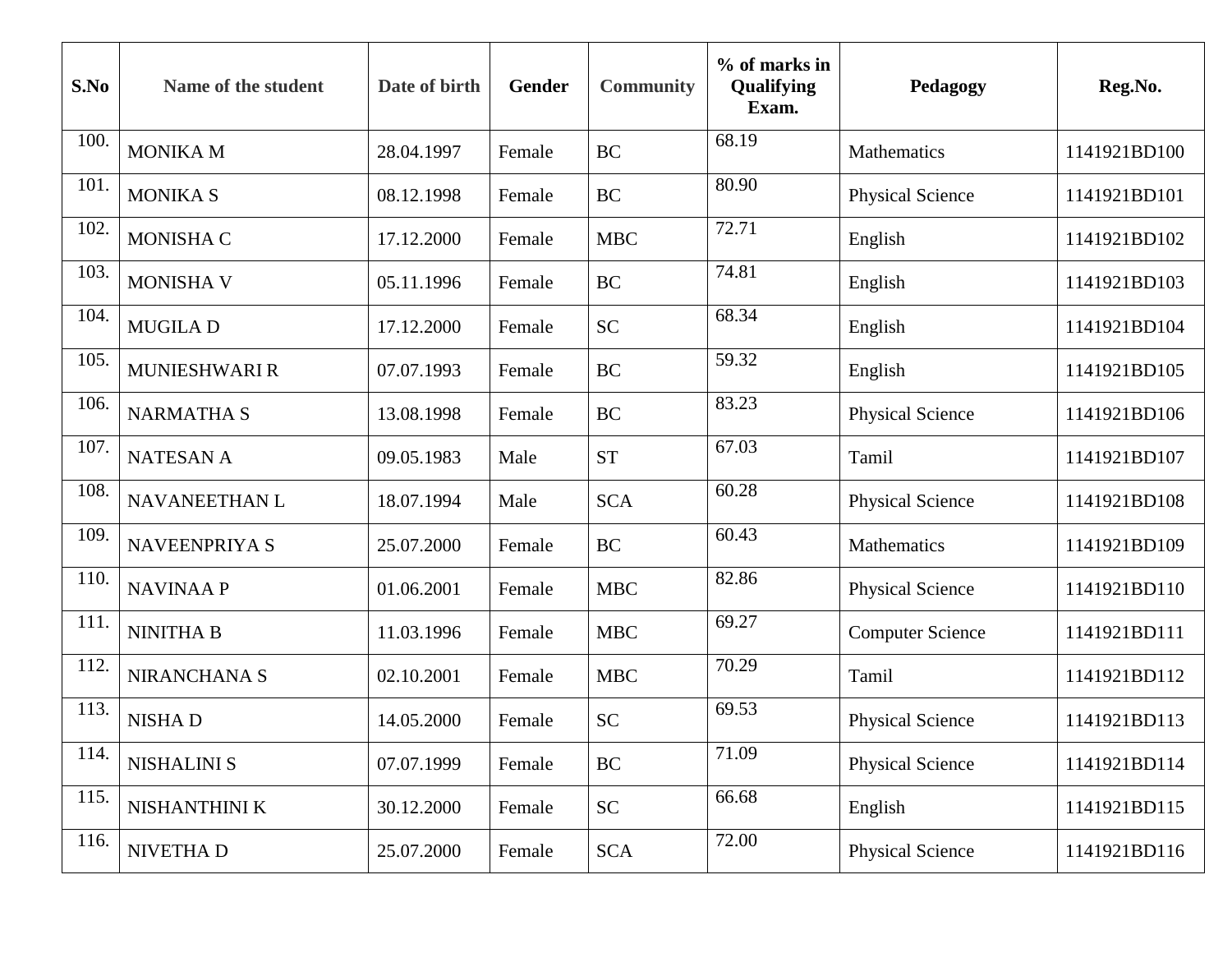| S.No | Name of the student | Date of birth | Gender | <b>Community</b> | % of marks in<br>Qualifying<br>Exam. | Pedagogy                | Reg.No.      |
|------|---------------------|---------------|--------|------------------|--------------------------------------|-------------------------|--------------|
| 117. | NIVETHA M           | 24.12.2000    | Female | <b>BC</b>        | 67.53                                | English                 | 1141921BD117 |
| 118. | <b>OMSA M</b>       | 23.06.2000    | Female | <b>SC</b>        | 81.69                                | Mathematics             | 1141921BD118 |
| 119. | PADMAPRIYANKA S     | 06.10.2000    | Female | <b>BC</b>        | 60.65                                | English                 | 1141921BD119 |
| 120. | PARAMESHWARI R      | 15.05.1997    | Female | <b>BC</b>        | 68.59                                | Tamil                   | 1141921BD120 |
| 121. | PARVEEN FATHIMA L   | 06.06.1985    | Female | <b>BCM</b>       | 52.18                                | Mathematics             | 1141921BD121 |
| 122  | <b>PAVITHRAS</b>    | 10.08.1992    | Female | <b>BC</b>        | 73.4                                 | <b>Computer Science</b> | 1141921BD122 |
| 123. | POOVAZAHAN R        | 12.07.1997    | Male   | <b>MBC</b>       | 54.61                                | <b>Physical Science</b> | 1141921BD123 |
| 124. | <b>PRABHAS</b>      | 04.07.2001    | Female | <b>BC</b>        | 75.38                                | English                 | 1141921BD124 |
| 125. | PRAHALAVATHI S      | 20.01.1998    | Female | <b>MBC</b>       | 62.72                                | English                 | 1141921BD125 |
| 126. | PRASEETHA P         | 20.11.1998    | Female | <b>BC</b>        | 66.04                                | English                 | 1141921BD126 |
| 127. | PREETHI K           | 18.09.2001    | Female | <b>SC</b>        | 56.63                                | English                 | 1141921BD127 |
| 128. | PREETHIT            | 01.09.1998    | Female | <b>BC</b>        | 77                                   | <b>Computer Science</b> | 1141921BD128 |
| 129. | PRIYA P             | 03.05.2001    | Female | <b>MBC</b>       | 88.62                                | Mathematics             | 1141921BD129 |
| 130. | PRIYADHARSHINI K    | 14.01.2001    | Female | <b>BC</b>        | 81.42                                | <b>Physical Science</b> | 1141921BD130 |
| 131. | PRIYADHARSHINI M    | 10.12.1993    | Female | BC               | 75.11                                | Mathematics             | 1141921BD131 |
| 132. | PRIYADHARSHINI R    | 28.11.2000    | Female | BC               | 87.78                                | <b>Physical Science</b> | 1141921BD132 |
| 133. | PUKAZHYA M          | 27.07.1999    | Female | <b>MBC</b>       | 69.91                                | <b>Physical Science</b> | 1141921BD133 |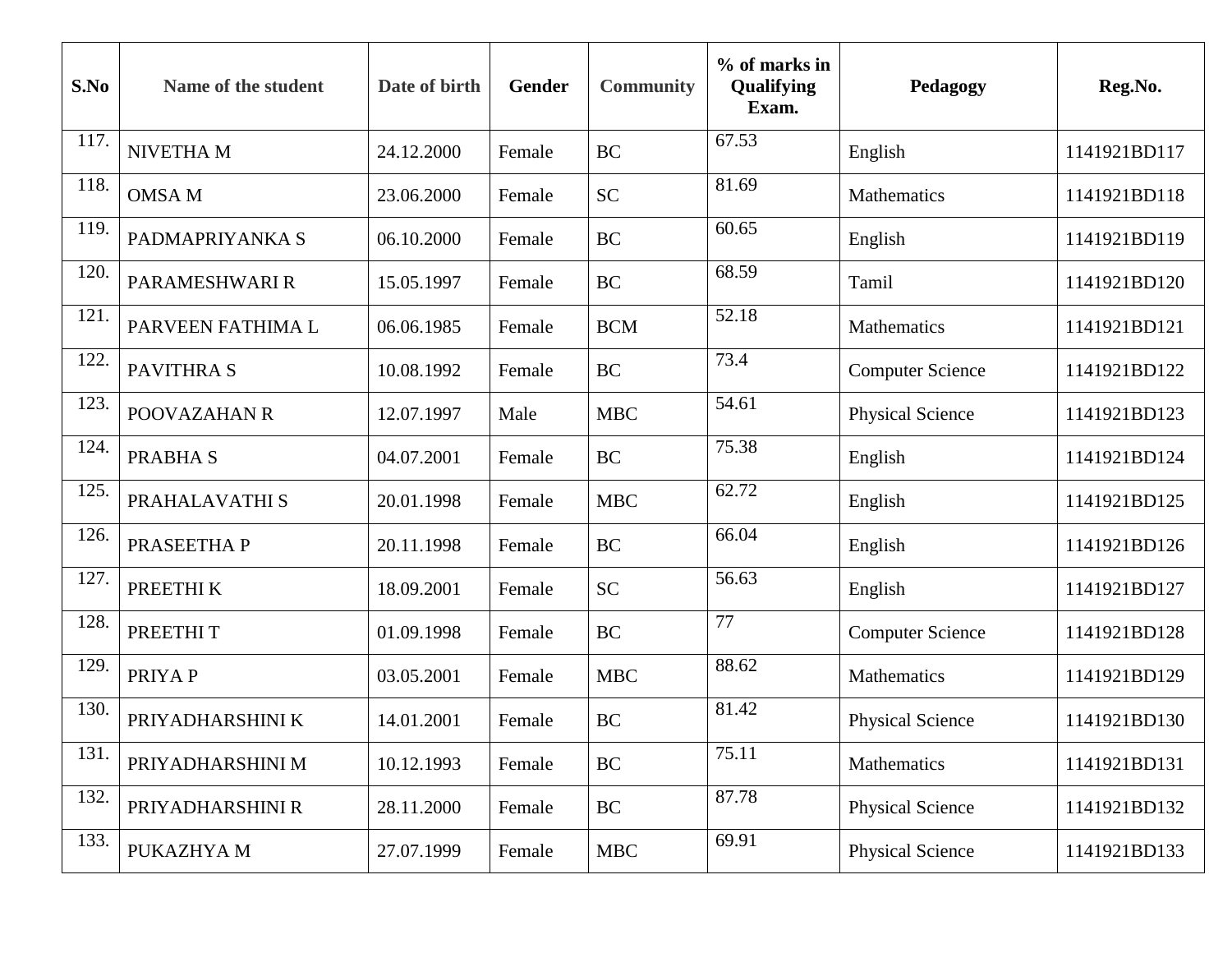| S.No | Name of the student   | Date of birth | Gender | <b>Community</b> | % of marks in<br>Qualifying<br>Exam. | Pedagogy                | Reg.No.      |
|------|-----------------------|---------------|--------|------------------|--------------------------------------|-------------------------|--------------|
| 134. | <b>RAAGHAVIAS</b>     | 29.12.1999    | Female | <b>BC</b>        | 62.92                                | <b>Physical Science</b> | 1141921BD134 |
| 135. | <b>RADHA V</b>        | 14.04.1983    | Female | <b>SC</b>        | 61                                   | Tamil                   | 1141921BD135 |
| 136. | <b>RAJESH KUMAR S</b> | 10.05.1999    | Male   | <b>MBC</b>       | 59.31                                | <b>Physical Science</b> | 1141921BD136 |
| 137. | <b>RAJESHKUMAR A</b>  | 10.05.1996    | Male   | <b>DNC</b>       | 68.57                                | English                 | 1141921BD137 |
| 138. | <b>RAJESHWARI R</b>   | 14.09.1999    | Female | <b>SC</b>        | 60.97                                | History                 | 1141921BD138 |
| 139. | <b>RAMYAR</b>         | 25.05.1991    | Female | <b>SCA</b>       | 66                                   | Commerce                | 1141921BD139 |
| 140. | <b>RANIK</b>          | 10.04.1987    | Female | <b>BC</b>        | 55.38                                | Economics               | 1141921BD140 |
| 141. | <b>RAVIKUMAR D</b>    | 14.04.1993    | Male   | <b>SCA</b>       | 52.07                                | <b>Physical Science</b> | 1141921BD141 |
| 142. | <b>RINIYANIBIYA V</b> | 07.06.2000    | Female | <b>BC</b>        | 68.82                                | Mathematics             | 1141921BD142 |
| 143. | <b>ROHINIS</b>        | 03.06.2000    | Female | <b>MBC</b>       | 72.12                                | Mathematics             | 1141921BD143 |
| 144. | <b>RUBINI S</b>       | 31.07.2000    | Female | <b>SC</b>        | 67.58                                | English                 | 1141921BD144 |
| 145. | <b>RUTHRAS</b>        | 29.09.1998    | Female | <b>MBC</b>       | 63.03                                | English                 | 1141921BD145 |
| 146. | <b>SAMRIDHA R E</b>   | 19.10.2000    | Female | <b>BC</b>        | 73.96                                | English                 | 1141921BD146 |
| 147. | SANDHIYA MANICKAM M   | 19.03.1999    | Female | <b>BC</b>        | 72.17                                | English                 | 1141921BD147 |
| 148. | <b>SANDHIYA S</b>     | 09.07.2002    | Female | <b>BC</b>        | 72.58                                | Tamil                   | 1141921BD148 |
| 149. | <b>SANGAVIK</b>       | 12.05.1999    | Female | <b>BC</b>        | 69.72                                | Mathematics             | 1141921BD149 |
| 150. | <b>SANTHIYA A</b>     | 25.06.2001    | Female | <b>MBC</b>       | 70.03                                | Tamil                   | 1141921BD150 |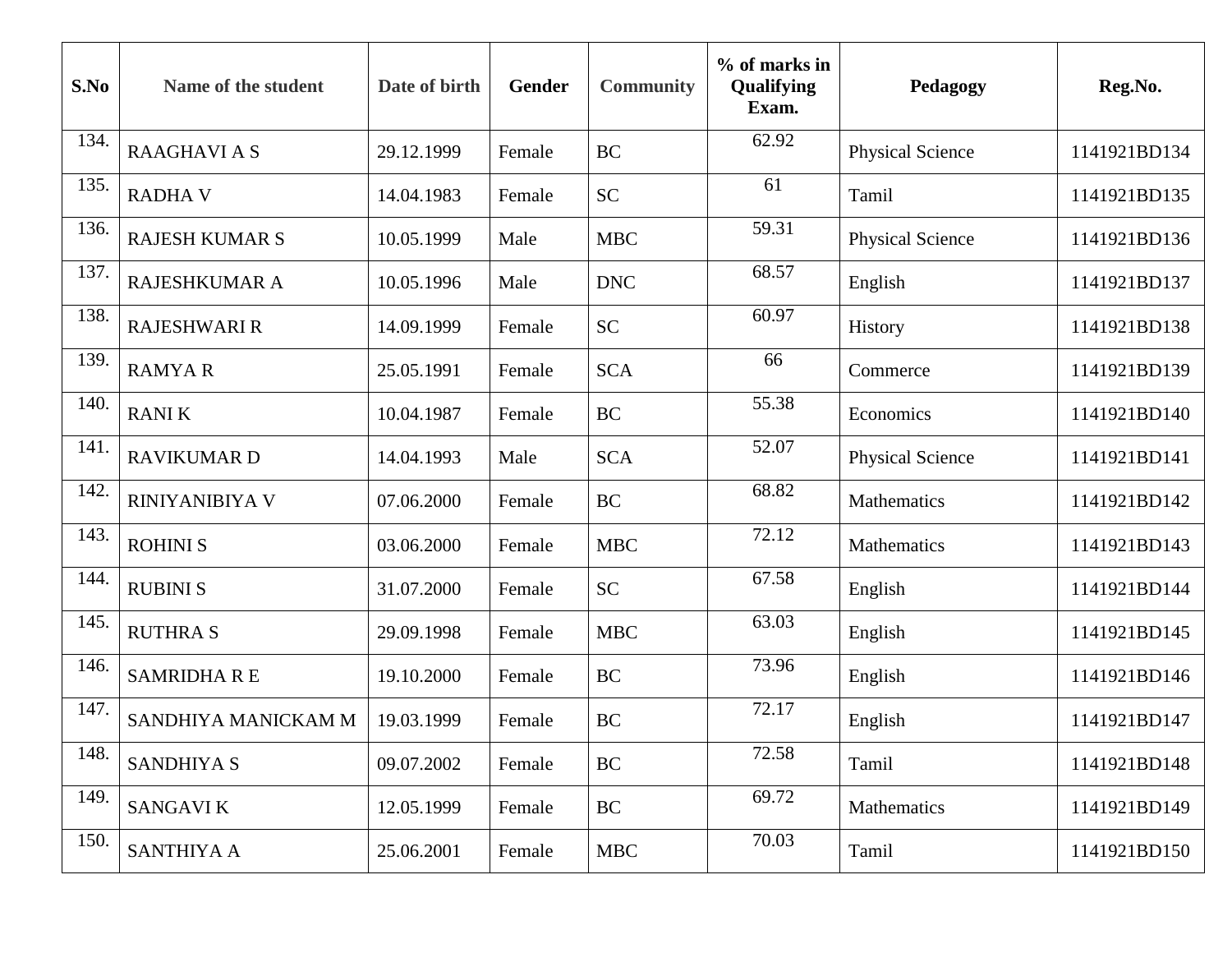| S.No | Name of the student      | Date of birth | Gender | <b>Community</b>           | % of marks in<br>Qualifying<br>Exam. | Pedagogy                | Reg.No.      |
|------|--------------------------|---------------|--------|----------------------------|--------------------------------------|-------------------------|--------------|
| 151  | <b>SANTHIYA M S</b>      | 12.08.1998    | Female | <b>BC</b>                  | 65.97                                | English                 | 1141921BD151 |
| 152. | <b>SANTHIYA S</b>        | 06.05.2002    | Female | <b>SC</b>                  | 76.16                                | <b>Physical Science</b> | 1141921BD152 |
| 153. | <b>SARANYA R</b>         | 01.09.1994    | Female | <b>MBC</b>                 | 63.40                                | Mathematics             | 1141921BD153 |
| 154. | <b>SARASWATHIM</b>       | 10.10.2000    | Female | <b>BC</b>                  | 63.45                                | English                 | 1141921BD154 |
| 155. | <b>SARUMATHIM</b>        | 24.03.1999    | Female | <b>MBC</b>                 | 80.19                                | <b>Physical Science</b> | 1141921BD155 |
| 156. | <b>SATHYAM</b>           | 13.08.2001    | Female | <b>BC</b>                  | 70.86                                | English                 | 1141921BD156 |
| 157. | <b>SENTHAMIZH S</b>      | 13.06.1999    | Female | <b>MBC</b>                 | 84.53                                | <b>Physical Science</b> | 1141921BD157 |
| 158. | <b>SENTHURAN V</b>       | 10.05.1980    | Male   | <b>BC</b>                  | 51.60                                | Commerce                | 1141921BD158 |
| 159. | <b>SHABANA PARVEEN S</b> | 20.04.1998    | Female | <b>BCM</b>                 | 78.43                                | Commerce                | 1141921BD159 |
| 160. | SHANMUGAPPRIYA K M       | 31.07.1997    | Female | <b>BC</b>                  | 65.77                                | English                 | 1141921BD160 |
| 161  | SHARLEY ANGEL A          | 02.09.1998    | Female | <b>BC</b>                  | 66.39                                | <b>Computer Science</b> | 1141921BD161 |
| 162. | SHREE AKSHATHAM C        | 23.01.1999    | Female | <b>BC</b>                  | 82.40                                | English                 | 1141921BD162 |
| 163. | <b>SHRINIDHI S</b>       | 25.09.2000    | Female | <b>MBC</b>                 | 64.15                                | English                 | 1141921BD163 |
| 164. | <b>SIVAGUHAN M V D</b>   | 05.11.1999    | Male   | <b>MBC</b>                 | 68.00                                | English                 | 1141921BD164 |
| 165. | <b>SIVAKUMAR K</b>       | 30.08.1999    | Male   | <b>BC</b>                  | 56.90                                | English                 | 1141921BD165 |
| 166. | SIVARANJINI K            | 30.08.1999    | Female | <b>BC</b>                  | 64.41                                | <b>Physical Science</b> | 1141921BD166 |
| 167. | <b>SNEKAP</b>            | 22.04.2001    | Female | $\ensuremath{\mathbf{SC}}$ | 69.97                                | English                 | 1141921BD167 |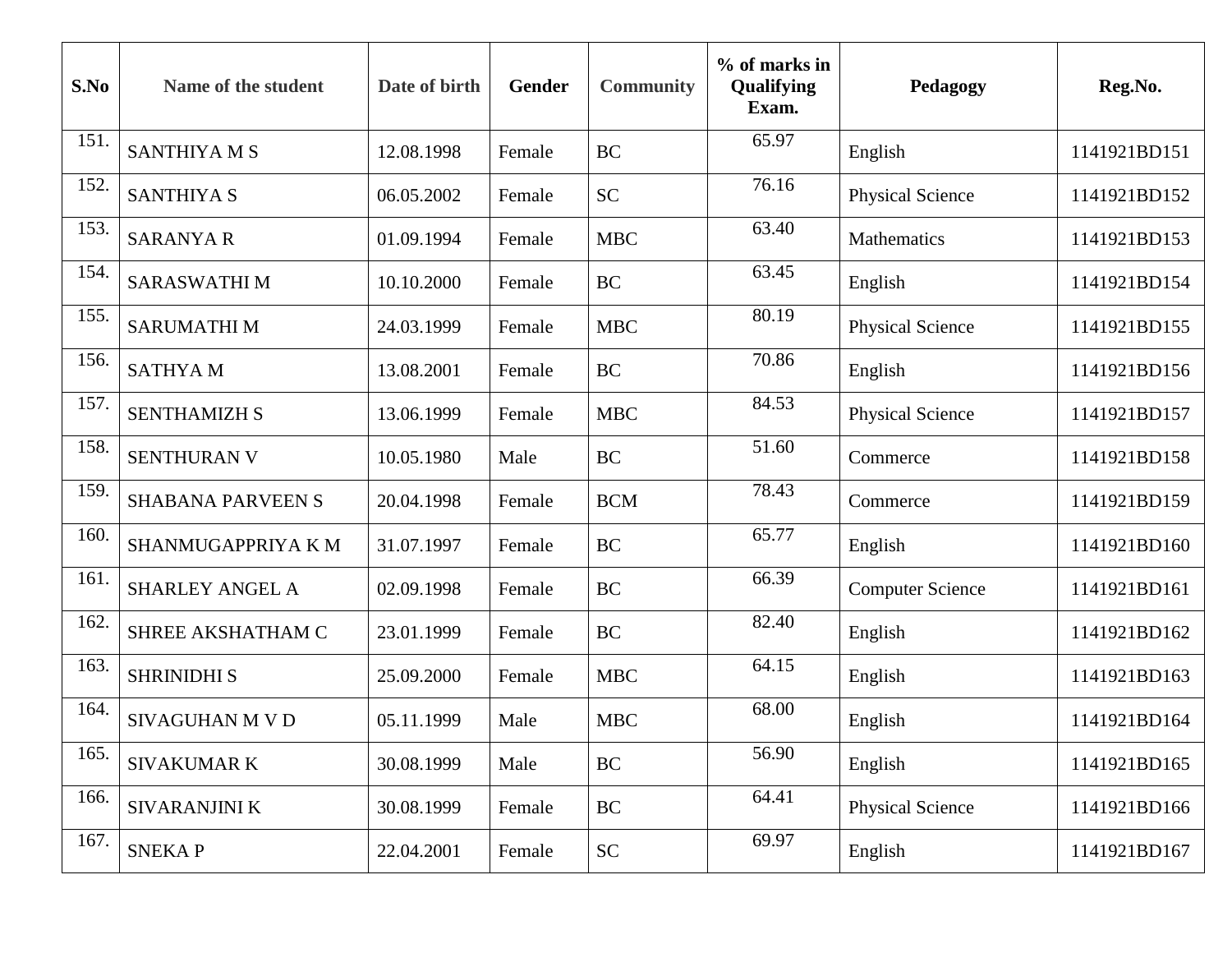| S.No | Name of the student     | Date of birth | Gender | <b>Community</b> | % of marks in<br>Qualifying<br>Exam. | Pedagogy                  | Reg.No.      |
|------|-------------------------|---------------|--------|------------------|--------------------------------------|---------------------------|--------------|
| 168. | <b>SONIA GANDHI S</b>   | 10.09.1998    | Female | <b>SC</b>        | 68.25                                | <b>Physical Science</b>   | 1141921BD168 |
| 169. | <b>SONIYAD</b>          | 04.11.1997    | Female | <b>SC</b>        | 60.12                                | <b>Biological Science</b> | 1141921BD169 |
| 170. | SONIYA S                | 25.04.2001    | Female | <b>SCA</b>       | 74.16                                | <b>Physical Science</b>   | 1141921BD170 |
| 171. | SOUNDARYASELLI E        | 18.06.2001    | Female | <b>MBC</b>       | 79                                   | <b>Physical Science</b>   | 1141921BD171 |
| 172. | <b>SOWMIDHA M</b>       | 05.08.1999    | Female | <b>MBC</b>       | 67.6                                 | Mathematics               | 1141921BD172 |
| 173. | <b>SREE DHARSHINI M</b> | 2001-01-29    | Female | <b>BC</b>        | 72.53                                | <b>Mathematics</b>        | 1141921BD173 |
| 174. | <b>SRIMATHI S</b>       | 1999-02-21    | Female | <b>MBC</b>       | 75.97                                | Mathematics               | 1141921BD174 |
| 175. | SUBHADHARANI S          | 13.12.1996    | Female | <b>BC</b>        | 92.6                                 | Mathematics               | 1141921BD175 |
| 176. | <b>SUJIPRITHA M</b>     | 22.11.1998    | Female | <b>MBC</b>       | 79.34                                | <b>Physical Science</b>   | 1141921BD176 |
| 177. | <b>SUJITH KUMAR M</b>   | 18.03.1991    | Male   | <b>BC</b>        | 62.20                                | <b>Computer Science</b>   | 1141921BD177 |
| 178. | <b>SUJITHRA S</b>       | 01.10.2000    | Female | <b>BC</b>        | 65.16                                | English                   | 1141921BD178 |
| 179. | <b>SUMAIYA S</b>        | 08.11.1998    | Female | <b>BCM</b>       | 58.78                                | <b>Computer Science</b>   | 1141921BD179 |
| 180. | <b>SUPRIYA G</b>        | 20.02.1999    | Female | <b>BC</b>        | 78.79                                | Mathematics               | 1141921BD180 |
| 181  | <b>SWEGAP</b>           | 07.03.1999    | Female | <b>SCA</b>       | 60.88                                | <b>Physical Science</b>   | 1141921BD181 |
| 182. | <b>SWETHAK</b>          | 30.10.1993    | Female | <b>MBC</b>       | 85.7                                 | <b>Physical Science</b>   | 1141921BD182 |
| 183. | THANGAVEL P             | 04.06.1999    | Male   | <b>MBC</b>       | 64.11                                | <b>Physical Science</b>   | 1141921BD183 |
| 184. | THANGESWARI R           | 21.12.2000    | Female | BC               | 72.71                                | English                   | 1141921BD184 |